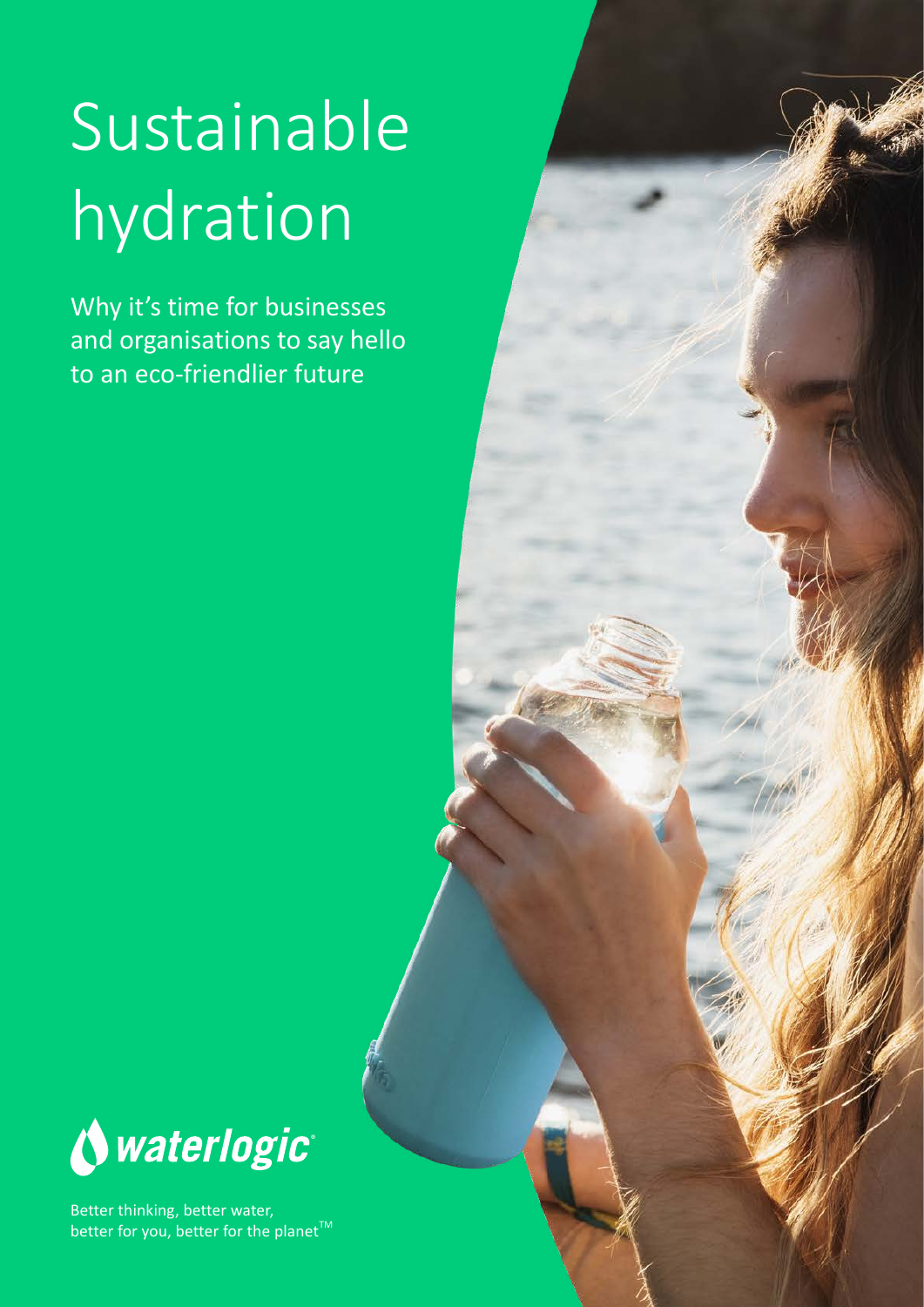#### **Introduction**

**Becoming more sustainable isn't a new concept to any of us, but levels of awareness and action have grown hugely in recent years.** 

As the world locked itself down to protect from the pandemic in 2020, images of wildlife flourishing and the environment blossoming hit the headlines globally. For many, this was a wake-up call, highlighting the destruction that is taking place around us – an attitude that has been reflected in a [recent global survey](https://www.bbc.co.uk/news/business-55630144#:~:text=Take%20a%202020%20global%20survey,the%20start%20of%20the%20pandemic.) in which 60% of consumers reported making more environmentally friendly, sustainable or ethical purchases since the start of the pandemic.

But for large-scale change to happen, businesses need to lead the way in promoting and adapting their approaches and aligning processes and initiatives with sustainability. Looking at the bigger picture is essential. Companies need to ask themselves how sustainable their processes are from cradle-to-grave, and ensure that their green goals are acted on, rather than just being a tick-box exercise for ESG purposes and board reports.

They will also need to consider the fact that customers are beginning to question the environmental credentials of a company when making a purchase, [with 81% of people](https://www.recyclinglives.com/news/general/report-reveals-81-people-prefer-buy-sustainable-sellers) now preferring to buy from sustainable sellers. This shows that there is a financial benefit to businesses that enact change and ensure that people are aware of their efforts, as they are set to be rewarded by investors and customers for their commitment to ESG causes.



#### 81%

of people now prefer to buy from sustainable sellers



#### 60%

of consumers reported making more environmentally friendly purchases since the start of the pandemic

**Contact Management**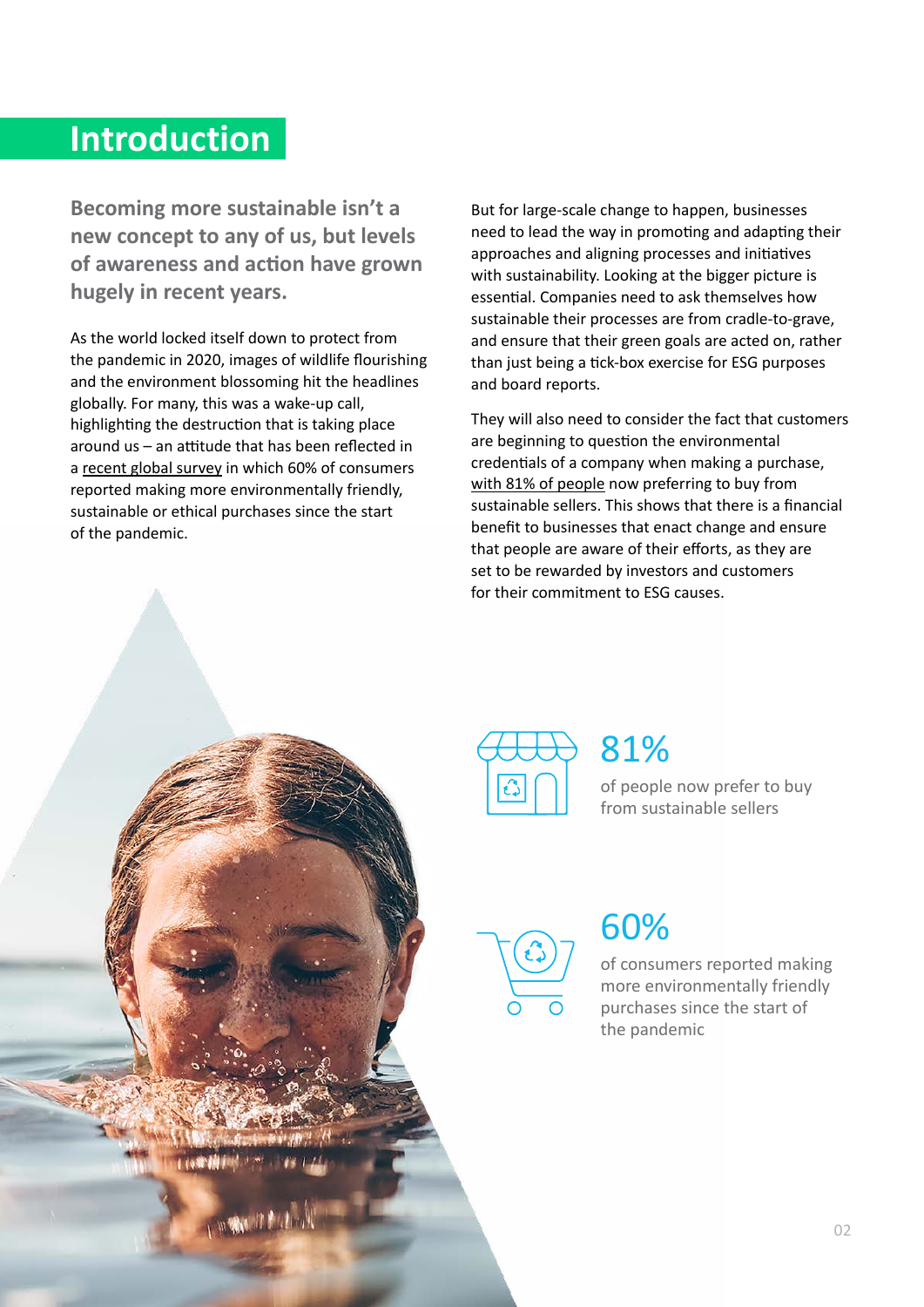An average of 35.8 million plastic bottles are used in the UK every day

**A big contributor to the problem is hydration – whether that's for employees within the workplace, those on the go or consumers.**

This essential part of staying healthy is having a huge impact on our ability to act sustainably. It is estimated that in the UK, an average of [35.8 million](https://www.recyclenow.com/what-to-do-with/plastic-bottles-0) plastic bottles are used per day – an unacceptable amount for a single country, and something that needs to change urgently. As we emerge from lockdown restrictions, the number of people who will be grabbing a bottle of water or using plastic cups, particularly if they have slipped into less sustainable habits due to COVID-induced germ anxieties, will only grow.

Staying hydrated is essential and should be encouraged within all workspaces. After all, 75% of respondents from our 2019 [hydration in the workplace survey](https://www.waterlogic.com/en-gb/uploads/resources/hydration-report.pdf) say that regular access to a water dispenser greatly increases their productivity and concentration.

Therefore, companies must consider maintaining this hydration supply without harming the planet and its resources. But what can employers and businesses do to make a change and support safe and sustainable hydration? In this whitepaper, we look at the impact of the plastic consumption and pollution crisis, the steps that businesses can take to be more sustainable when it comes to hydration, and what the future can look like if organisations don't adapt their approaches in a world that is more health-conscious following the pandemic.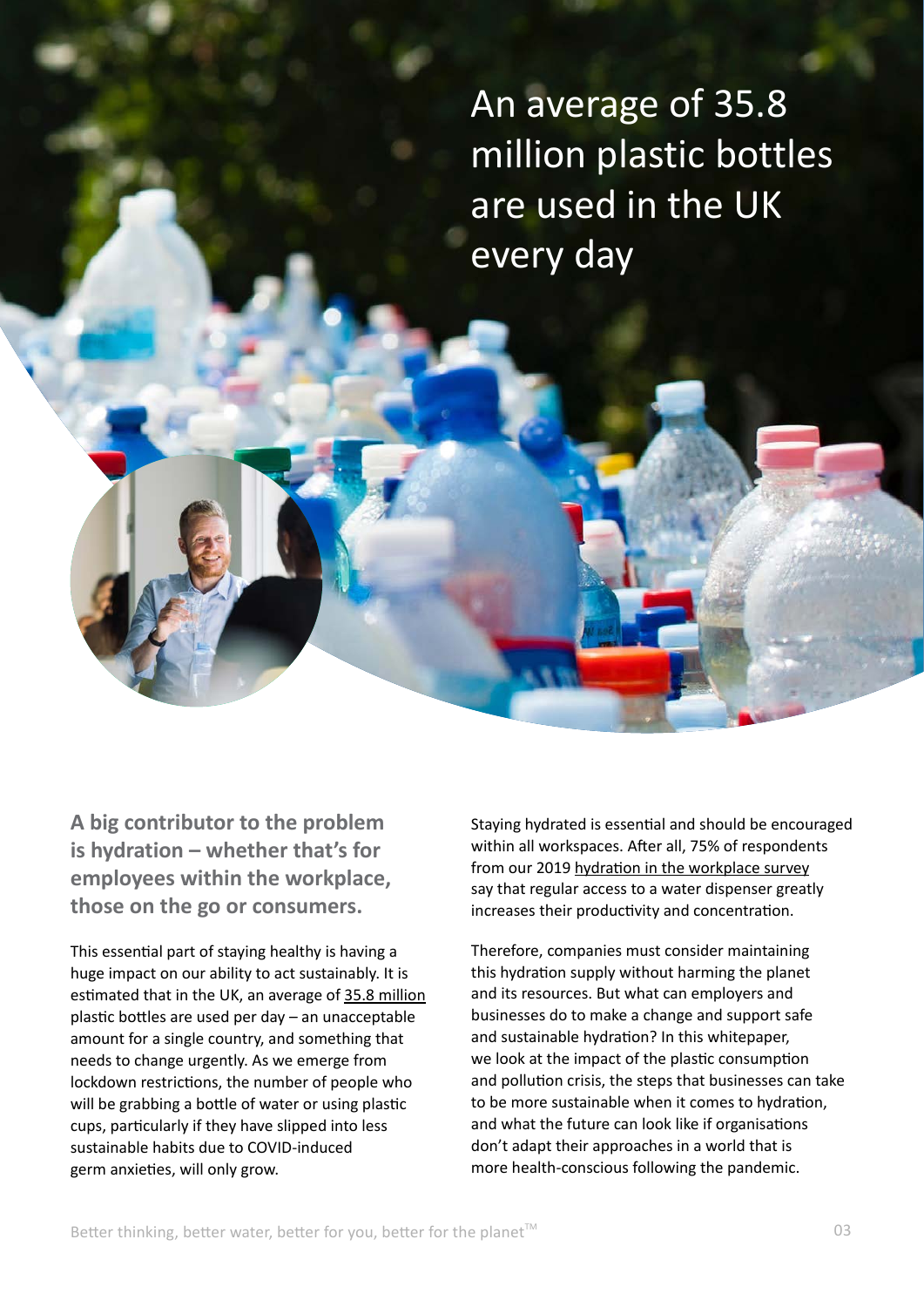## **The consumption and pollution crisis**



### >60%

of companies said they will be focusing their budgets on making their businesses more sustainable

**It's well-known that the rate at which we consume single-use plastics and similar materials is a problem worldwide.** 

Thankfully, this has not gone unrecognised on the global stage, with legislation in place across a number of countries to tackle the issue before it is too late. For example, [France banned plastic cups at the start](https://www.connexionfrance.com/Practical/Environment/France-tightens-plastics-ban) [of 2020](https://www.connexionfrance.com/Practical/Environment/France-tightens-plastics-ban) and continues to tighten its ban on plastics in an effort to curb single-use plastic consumption.

Meanwhile, in the UK, [environmental protection](https://www.gov.uk/government/news/start-of-ban-on-plastic-straws-stirrers-and-cotton-buds) [legislation](https://www.gov.uk/government/news/start-of-ban-on-plastic-straws-stirrers-and-cotton-buds) was agreed to ban plastic straws, cotton buds and similar. Further measures include a tax on plastic packaging for companies whose materials are made from less than 30% recycled content, due to come [into force in 2022.](https://www.circularonline.co.uk/news/uk-government-reaffirms-global-fight-against-single-use-plastics/) Many other countries are also taking similar measures, with more set to follow suit.

However, there is much more that needs to be done beyond simply setting regulations. We must look at how single-use items are made in the first place before we will truly be able to tackle the wider issue.

Better thinking, better water, better for you, better for the planetTM

The manufacturing process involves extracting crude oil that is later refined; chemical processing is carried out to turn the oil into plastic and create the shape; shipping and delivery to the purchase point then takes place. Each part of the process has a devastating environmental impact, and that's even before disposal is taken into account.

It's undeniable that we all need to take action to save our planet, but businesses must lead the charge. And not just because they are legally obliged to, or that employees, customers and consumers demand it, but because they want to make a difference to the world. [Over 60%](https://www.telegraph.co.uk/business/ready-and-enabled/sustainability/increasing-spend/) of companies in a recent survey have said they will be focusing their budgets on making their businesses more sustainable when it comes to manufacturing and internal processes, as well as buildings and equipment. For those that don't make the effort, there will be questions as to why, and there will be very few answers that will be acceptable.

ر<br>مولا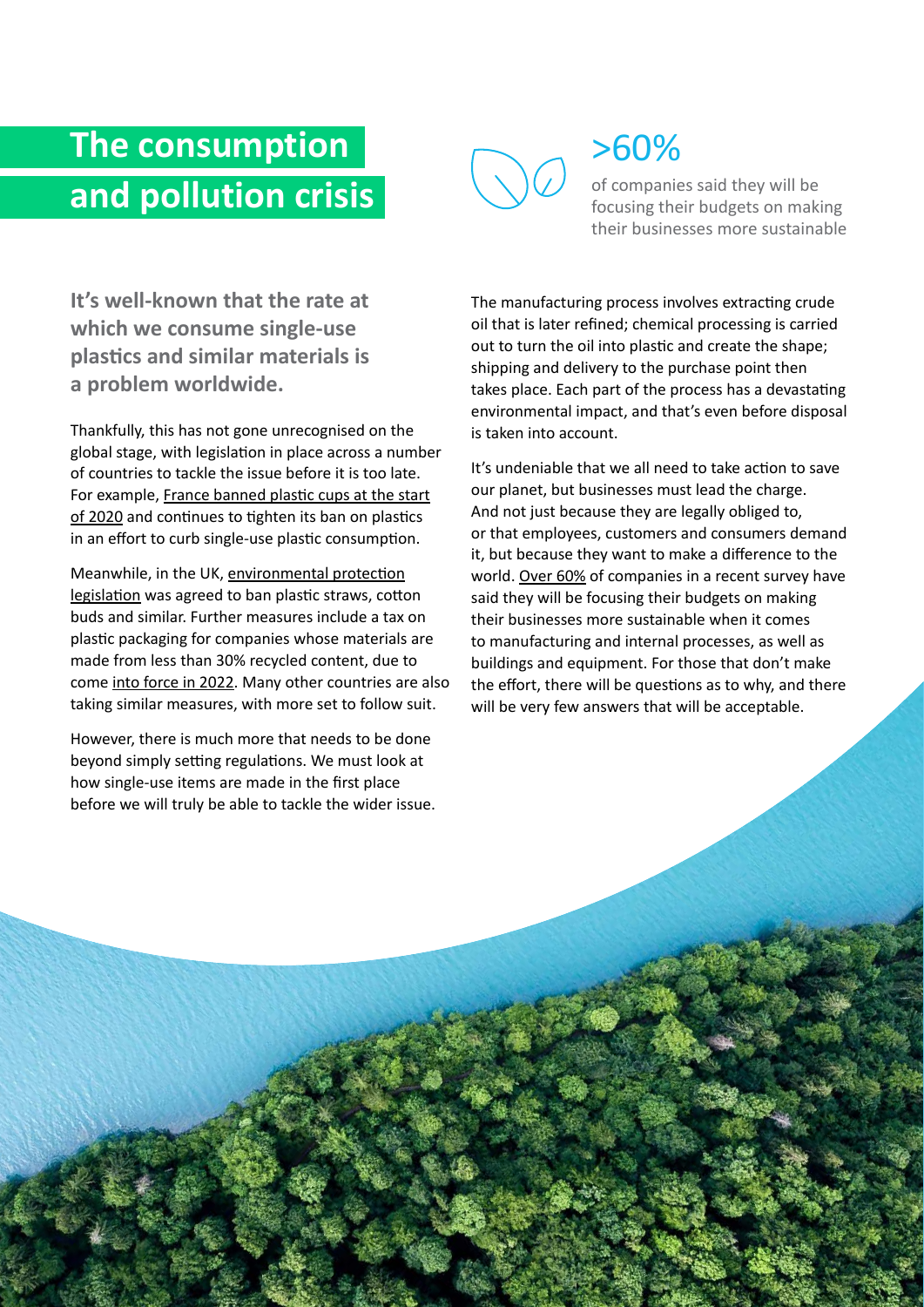#### **Embracing change**

**Taking steps towards sustainable and safer hydration.**

Organisations will need to regain the confidence of the public as we emerge from the COVID-19 pandemic. Understandably, consumers are cautious but cognizant of the impact of plastic pollution. Because of this, employers need to carefully consider their approach so they can allay fears linked with keeping hydrated – in and outside of the workplace – without adding to the problem.

Hydration is important to employees, but so is sustainability. Our 2019 'Hydration in the Workplace' report found that [72% of workers](https://www.waterlogic.com/en-gb/uploads/resources/hydration-report.pdf) feel that their employer could do more to reduce single-use plastic at work. This will need to be done with people's anxieties in mind – plastic bottles, cartons and cutlery have all been used throughout the pandemic under the understanding that they were safer. However, installed hydration is, in fact, a more reliable, sustainable and hygienic source of drinking water; as a result, workplaces ensure that their staff [hydrate safely](https://www.waterlogic.com/en-gb/uploads/resources/restart-white-paper.pdf.).



#### 72%

of workers feel that their employer could do more to reduce single-use plastic at work

#### **At Waterlogic, we work hard to ensure that our solutions are as safe as possible.**

In 2020, we reassured our customers and their consumers that the water we provide access to is 99.999% effective against COVID-19, with our patented Firewall® UVC purification technology safeguarding millions of people globally and providing a sustainable and safe hydration option.

For example, we installed free plumbed-in Waterlogic [Firewall®](https://www.waterlogic.com/technology/uv-purification/firewall/) dispensers in the NHS Nightingale Hospital in London for patients and key workers.

The safety of our water was attested by [Dr Gerba](https://www.waterlogic.com/technology/covid-secure/)  [of the University of Arizona](https://www.waterlogic.com/technology/covid-secure/) and his team of microbiologists from the Water & Energy Sustainable Technology (WEST) Centre, giving further reassurance.

As well as providing safe dispensable water, there are many other ways that employers and organisations can do their bit and be more eco-friendly. For example, Wates Construction switched to our 100% biodegradable and compostable cups and, in just one month, saved 28,000 single-use cups [from landfill.](https://www.waterlogic.com/en-gb/uploads/resources/esg-report.pdf) Providing employees with reusable water bottles can also ensure that they stay hydrated while avoiding single-use plastics. Businesses are willing to get involved when given the opportunity; often all they need is a little help.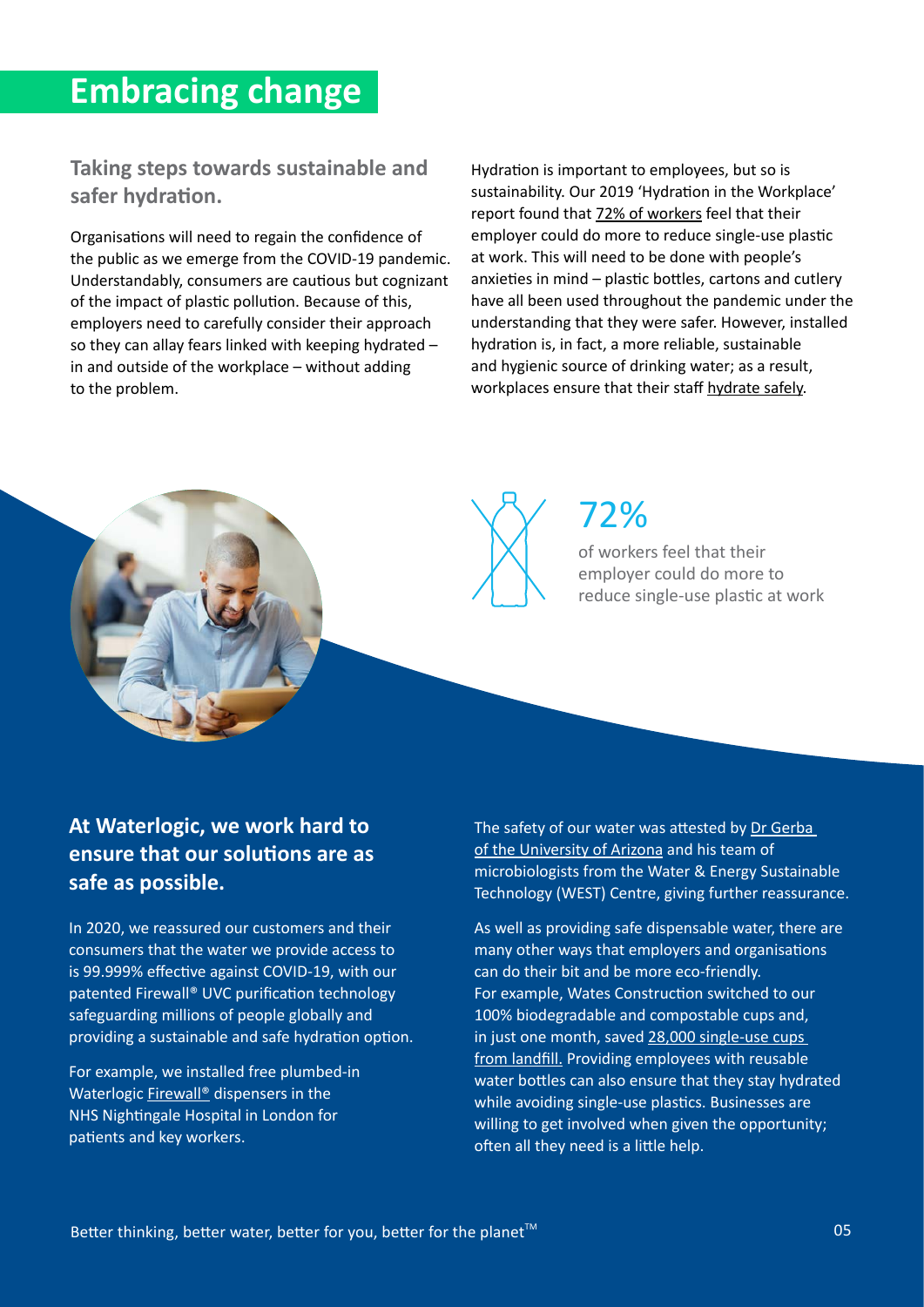#### **Signs of sustainable success**

**The good news is that change is coming. Legislation is being enforced to ensure we are all part of a sustainable future.**

New ways to encourage more sustainable hydration are being launched to make the change easier, including the ['Freefill' initiative](https://freefill.co.uk) that we championed alongside major organisations and businesses such as Boots, DPD, The Co-op and Londis. By installing bottle filling stations that staff and customers could use, [1.1 million refills were recorded in 2020 alone](https://www.waterlogic.com/en-gb/uploads/resources/greener-thinking-guide.pdf) as communities embraced reusable bottles.

In the hospitality industry, great strides are being taken to be more sustainable to help the planet and show customers that the sector is responsible. [Purezza](https://www.purezza-water.co.uk) is a prime example of a premium dispensing solution that enables establishments to utilise their own locallysourced water supply to offer to their customers.

One example includes the Four Seasons Hotel in Miami, which, since switching to Purezza, has removed almost [275,000 single-use plastic bottles](https://www.waterlogic.com/en-gb/uploads/resources/greener-thinking-guide.pdf).

This has saved 22,770 kilograms of CO<sub>2</sub> and 107,133 gallons of water. Similarly, Kimpton Clocktower Hotel in Manchester (part of the Intercontinental Hotel Group) has seen [incredible benefits](https://www.waterlogic.com/en-gb/uploads/resources/esg-report.pdf) through demonstrating its environmental conscience and associated initiatives to corporate clients and customers.

We also acknowledge and celebrate those customers who have taken the necessary steps to actively reduce plastics in their workplace with our Oceansaver Accolade. These have been presented to a number of our carbon-conscious customers, including Interserve, which supports energy supplier E.ON, and [Goldman Sachs](https://www.waterlogic.com/company/news/oceansaver-accolade-to-goldman-sachs/), for its commitment to doing better and changing its practices regarding single-use plastics.



#### 1.1 million

refills were recorded as communities embraced reusable bottles



#### 275,000

single-use plastic bottles removed by one hotel since switching to Purezza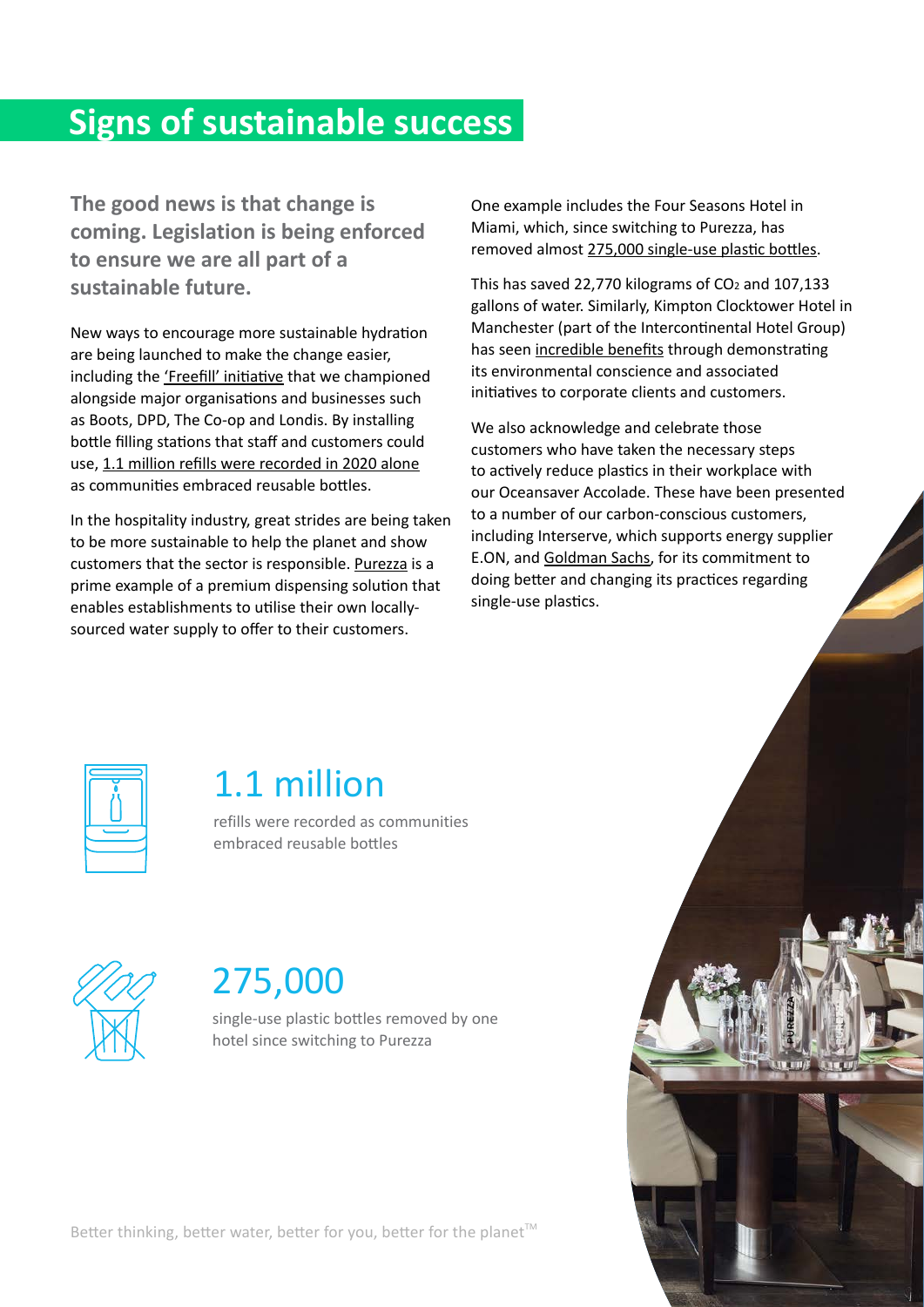#### **Conclusion**

**Collectively, we need to do more to protect the planet. Businesses and organisations should be actively stepping up and making real change.** 

**In addition to many of us wanting to do better, the call will only get louder from all areas – legislators, consumers, employees, and investors alike.** 

**There are many ways in which businesses can actively help with the level of consumption of single-use plastics, including but not limited to:**

- Supplying safe, freely accessible and sustainable methods of hydration to staff and customers, and encouraging a 'bottle for life' culture
- Opting for mains-fed dispensers rather than bottled water coolers, to save the emissions associated with the regular deliveries of water
- Where single-use consumables are required, ensuring these are biodegradable and compostable, or, at the very least, that trustworthy recycling schemes are in place
- Working with suppliers who can demonstrate environmentally-sound practices in their product manufacturing, supply and service delivery to support businesses and organisations in achieving their own green goals

The alternative paints a dark picture; one of a world struggling with oceans full of plastic, an increase in climate change and a crisis left for generations after us to try and tackle.

It's something we're already seeing, with temperatures rising to extreme levels in the [U.S. and Canada](https://www.bbc.co.uk/news/world-us-canada-57654133) – and this is only the beginning. If we do not make a change, we could see up to a [170% increase](https://www.worldwildlife.org/stories/our-planet-is-warming-here-s-what-s-at-stake-if-we-don-t-act-now) in the risk of flooding, at least one ice-free arctic summer a decade, and rising sea levels that would impact one billion people worldwide by 2050.

It is in light of this that we must understand that taking action is not an option; it's needed for survival. Together, businesses, organisations and the public can join forces to make a difference.